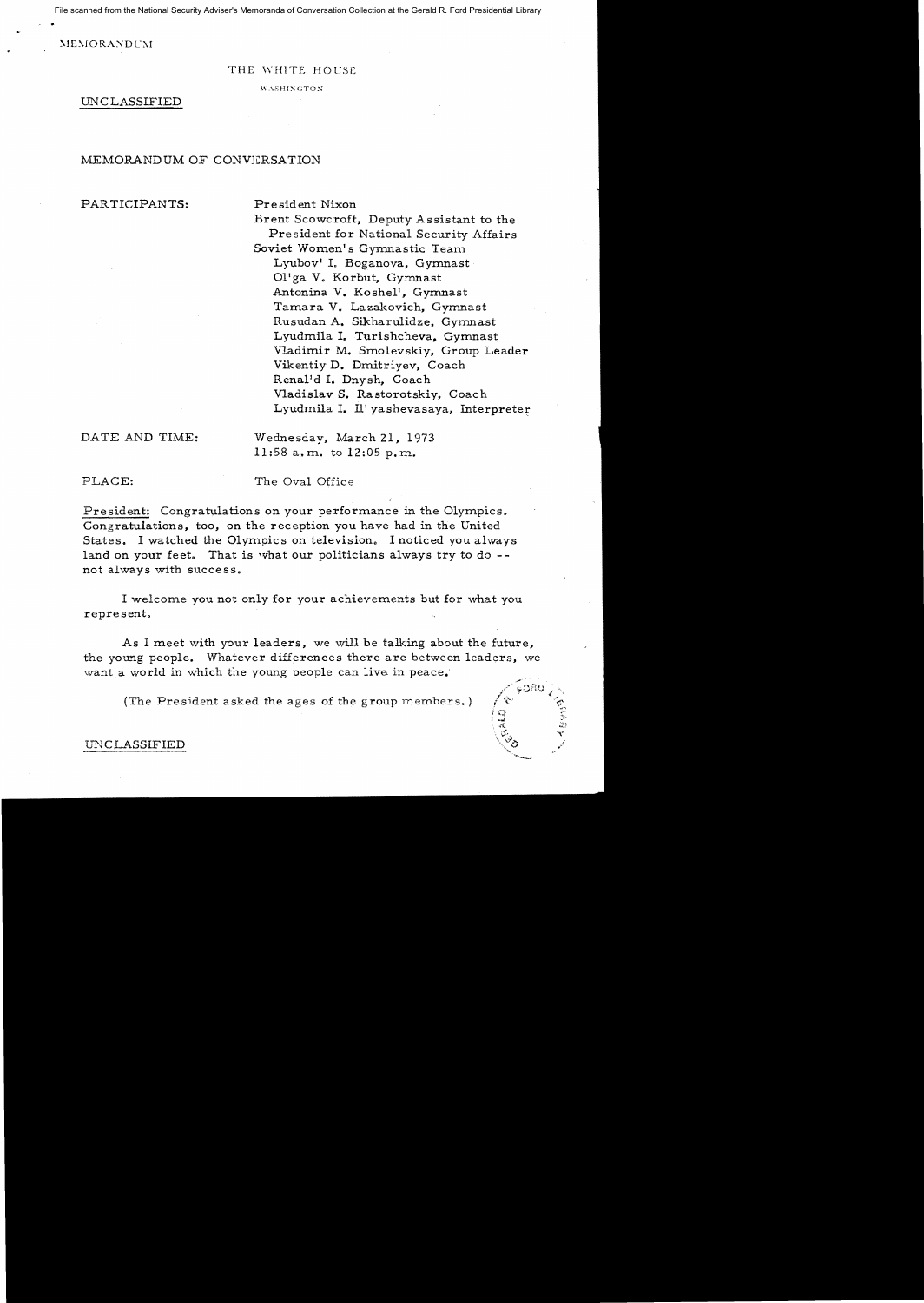# UNCLASSIFIED

..

Smolevskiy: I am happy to give you a memento of our visit.

President: Thank you very much. I want to present to each girl the Presidential seal -- you see it on the floor and ceiling -- in a pin, and for the men in cuff links.

Let me say again, you had a great reception. You are television personalities, all of you.

I hope you enjoy your tour of the White House, It's not so big and old as the Kremlin but it's a great building.

(The meeting ended.)

### UNC LASSIF IED

2.